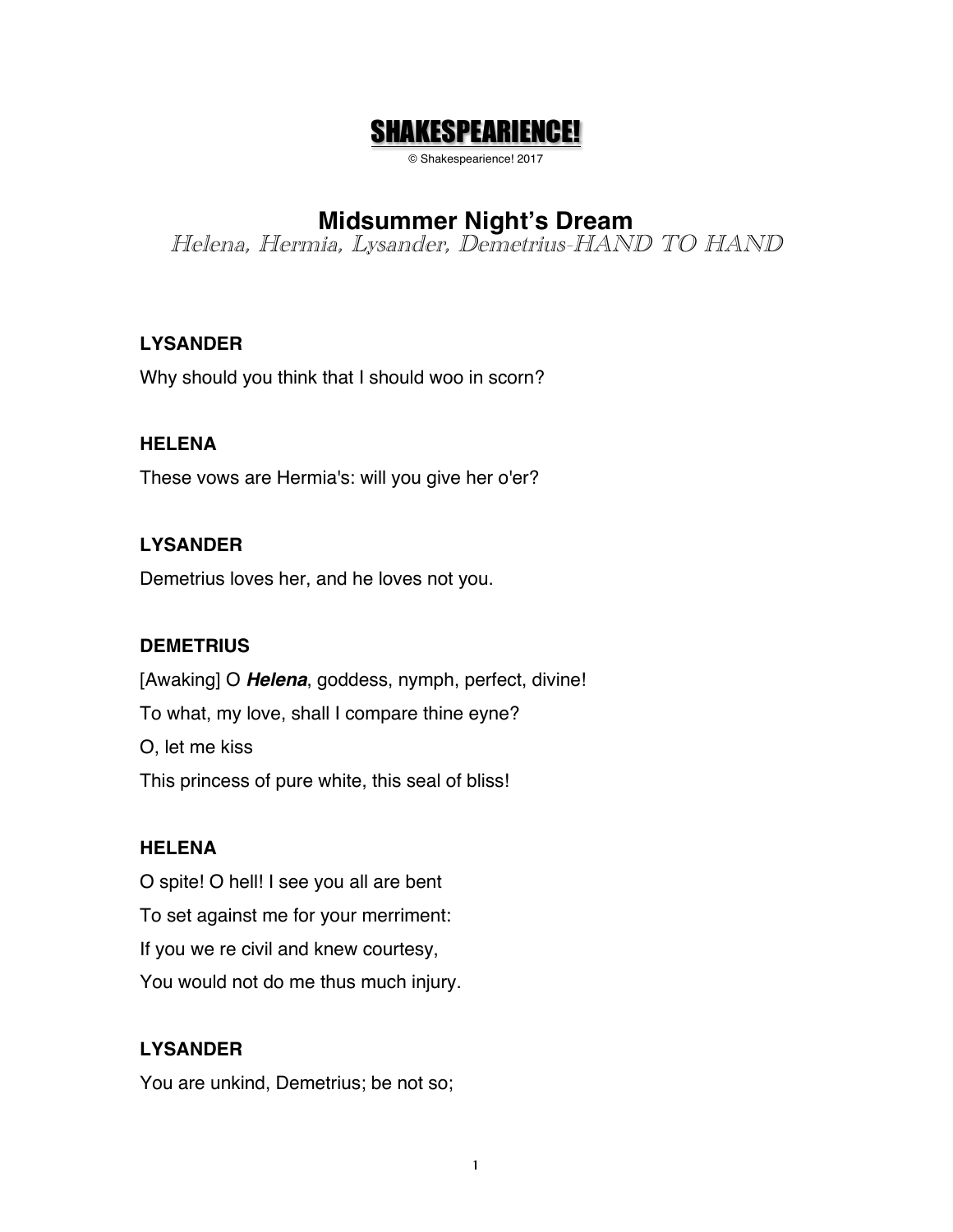For you love Hermia; this you know I know…

## **DEMETRIUS**

If e'er I loved her, all that love is gone.

# **LYSANDER**

Helen, it is not so.

## **DEMETRIUS**

Look, where thy love comes; yonder is thy dear. *[Enter HERMIA]*

## **HERMIA**

Lysander, why unkindly didst thou leave me so?

## **LYSANDER**

Why should he stay, whom love doth press to go?

## **HERMIA**

What love could press Lysander from my side?

## **LYSANDER**

Why seek'st thou me? could not this make thee know, The hate I bear thee made me leave thee so?

## **HERMIA**

You speak not as you think: it cannot be.

## **HELENA**

Lo, she is one of this confederacy!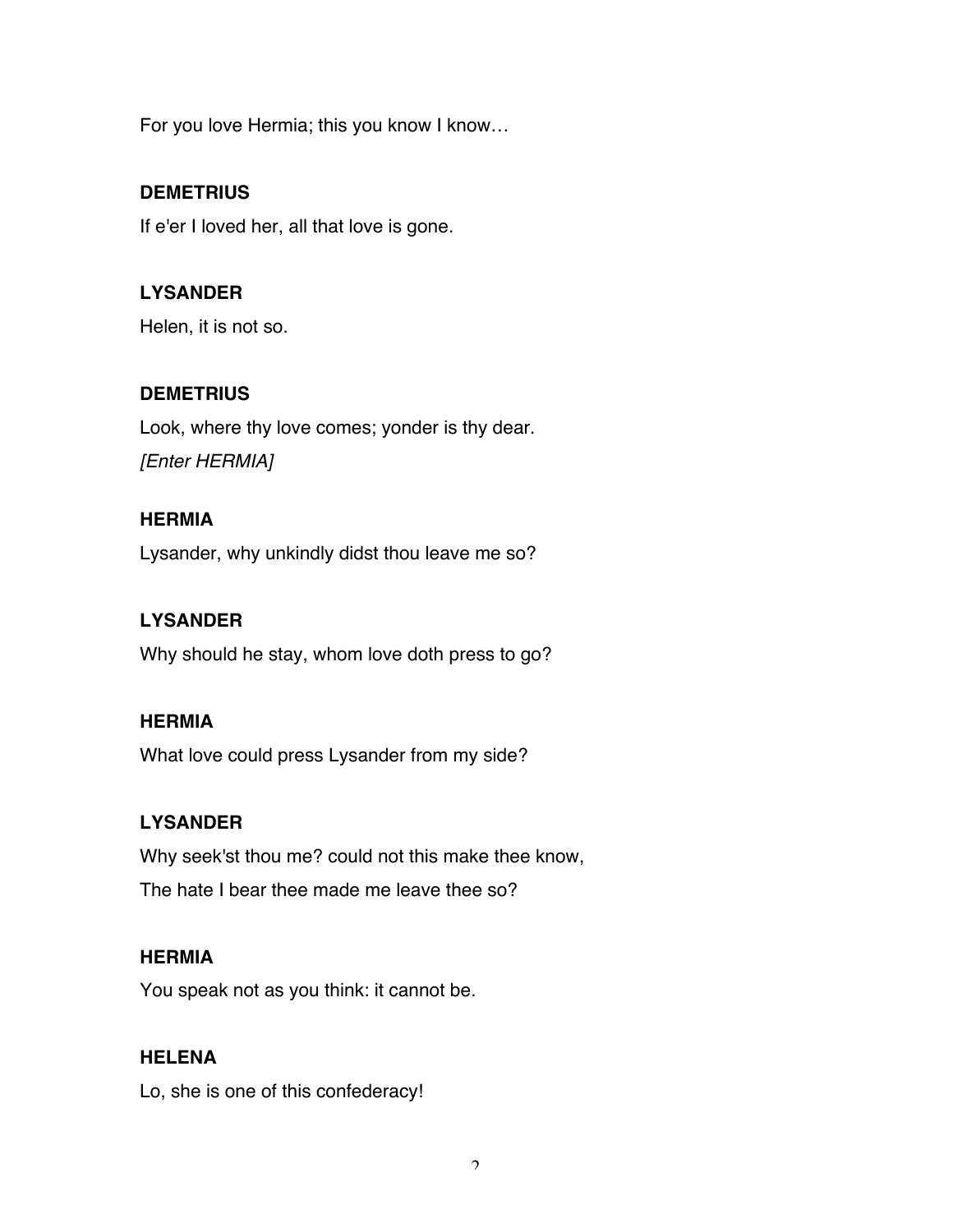Now I perceive they have conjoin'd all three To fashion this false sport, in spite of me. Injurious Hermia! most ungrateful maid! Have you conspired, have you with these contrived To bait me with this foul derision?

#### **HERMIA**

I am amazed at your passionate words. I scorn you not: it seems that you scorn me.

#### **HELENA**

Have you not set Lysander, as in scorn, To follow me and praise my eyes and face? And made your other love, Demetrius, To call me goddess, nymph, divine and rare? Wherefore speaks he this to her he hates?

#### **HERMIA**

I understand not what you mean by this.

#### **HELENA**

Oh, fare ye well: 'tis partly my own fault; Which death or absence soon shall remedy.

## **LYSANDER [he holds Helena]**

Stay, gentle Helena; hear my excuse: My love, my life my soul, fair Helena!

#### **HELENA**

O excellent!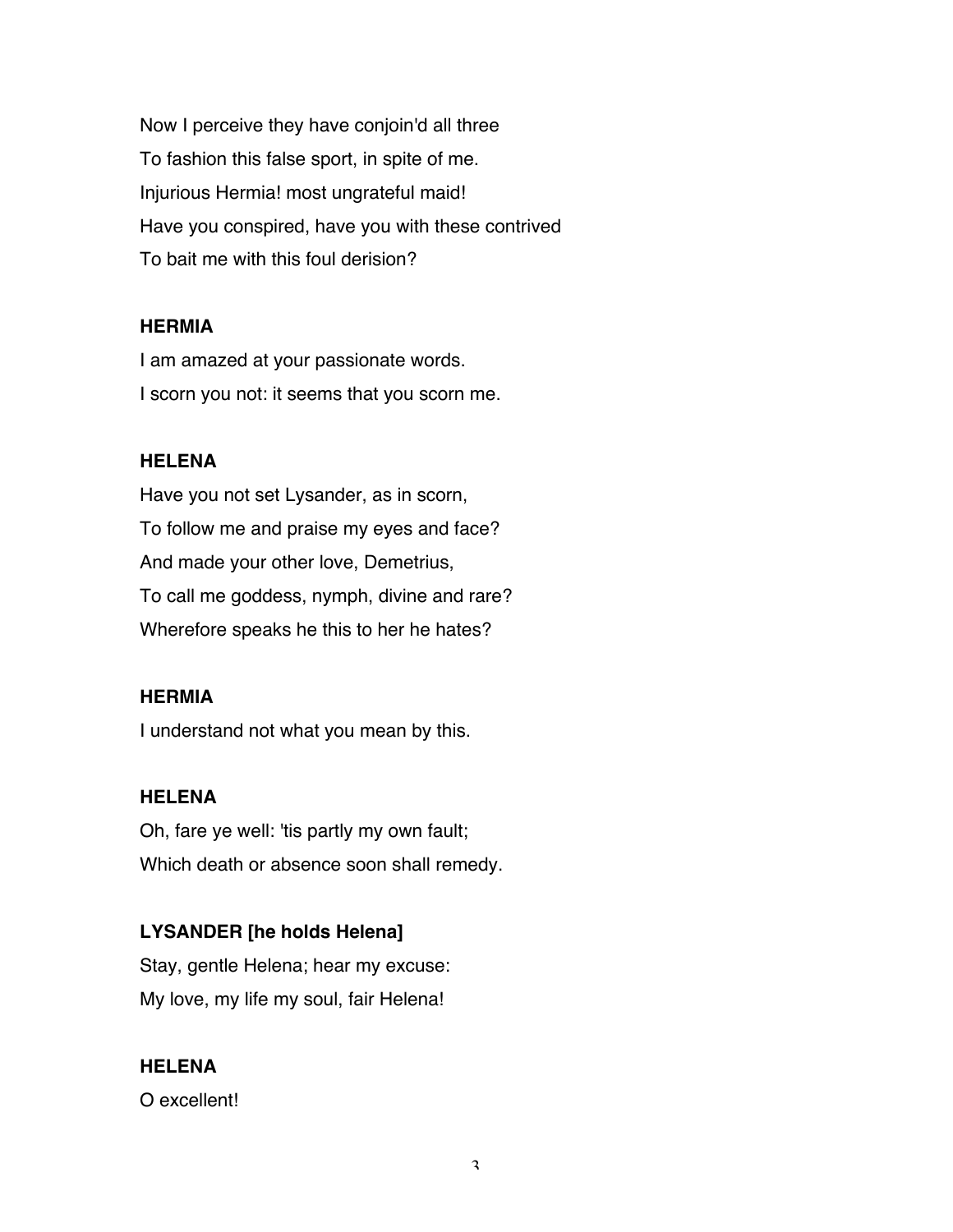## **LYSANDER**

Helen, I love thee; by my life, I do:

## **DEMETRIUS**

I say I love thee more than he can do.

#### **LYSANDER**

If thou say so, withdraw, and prove it too.

#### **DEMETRIUS**

Quick, come!

## **HERMIA [she attaches herself to Lysander]**

Lysander, whereto tends all this?

# **LYSANDER [to Hermia]**

Away, you Ethiope!

## **DEMETRIUS**

You are a tame man, go!

## **LYSANDER [to Hermia]**

Hang off, thou cat, thou burr! vile thing, let loose, Or I will shake thee from me like a serpent!

## **HERMIA**

Why are you grown so rude? what change is this? Sweet love,--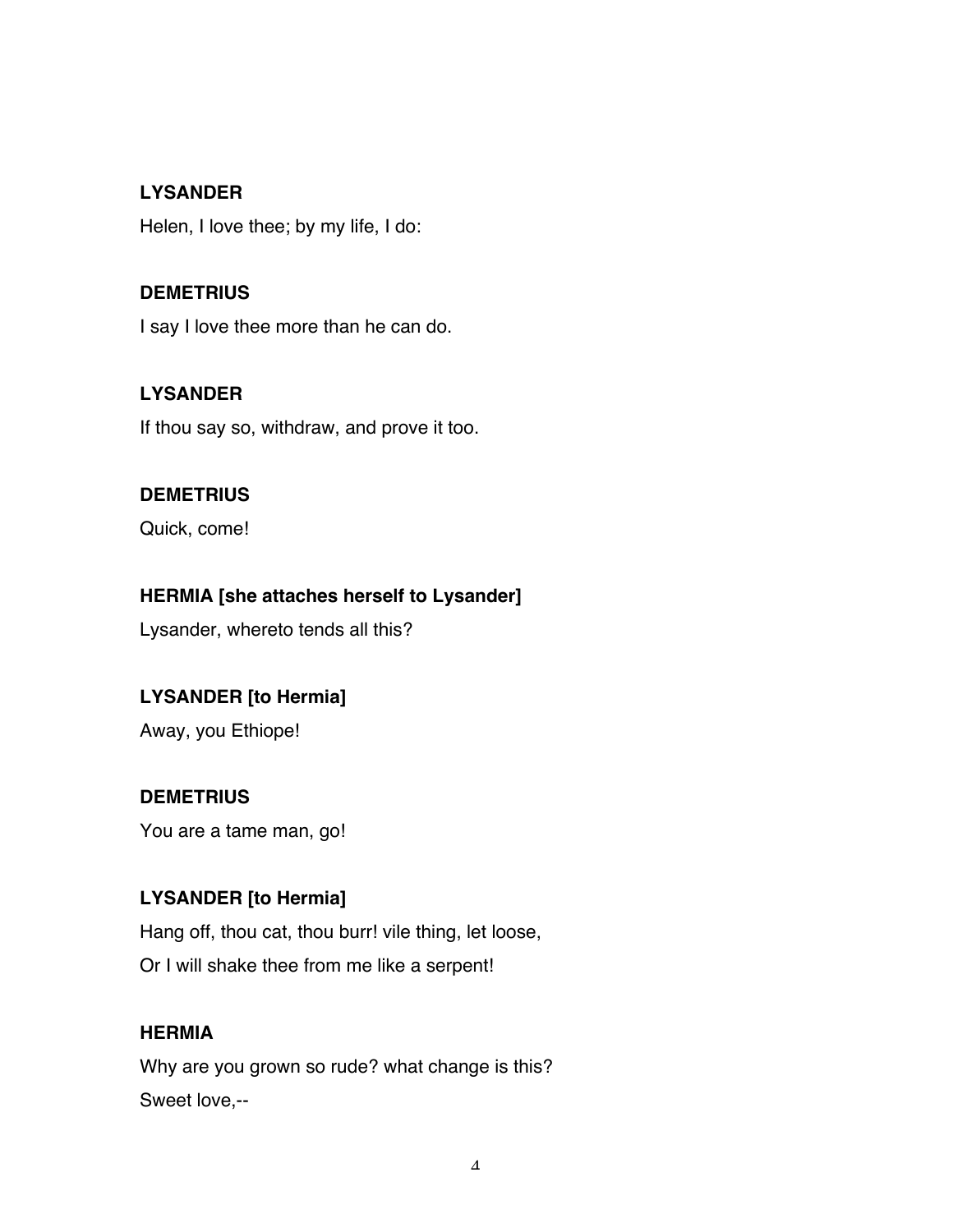## **LYSANDER**

Thy love! out, tawny Tartar, out! Out, loathed medicine! hated potion, hence!

## **HERMIA**

Do you not jest?

#### **HELENA**

Yes, sooth; and so do you.

## **LYSANDER**

Demetrius, I will keep my word with thee.

## **DEMETRIUS**

I'll not trust your word.

## **LYSANDER**

What, should I hurt her, strike her, kill her dead? Although I hate her, I'll not harm her so. **[back to Hermia]** Ay, 'tis no jest That I do hate thee and love Helena.

## **HERMIA [to Helena]**

O me! you juggler! you canker-blossom! You thief of love!

#### **HELENA**

Fie, fie! you counterfeit, you puppet, you!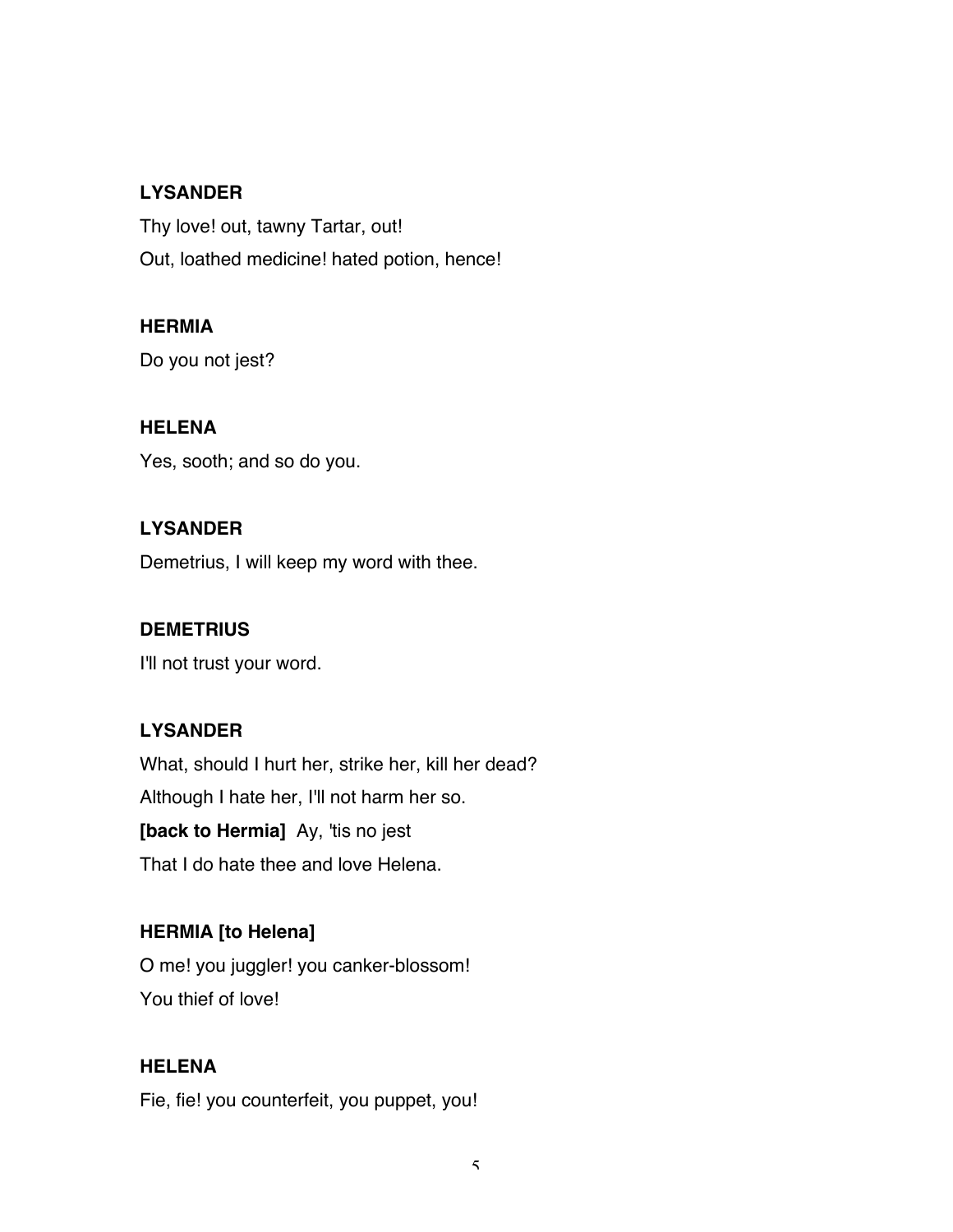#### **HERMIA**

Puppet? why so? ay, that way goes the game. How low am I, thou painted maypole? speak; How low am I? I am not yet so low But that my nails can reach unto thine eyes.

#### **HELENA**

I pray you, though you mock me, gentlemen, Let her not hurt me: You perhaps may think, Because she is something lower than myself, That I can match her.

## **HERMIA**

Lower! hark, again.

## **LYSANDER**

Be not afraid; she shall not harm thee, Helena.

## **DEMETRIUS**

No, sir, she shall not, though you take her part.

## **HELENA**

O, when she's angry, she is keen and shrewd! And though she be but little, she is fierce.

## **HERMIA**

'Little' again! nothing but 'low' and 'little'! Let me come to her.